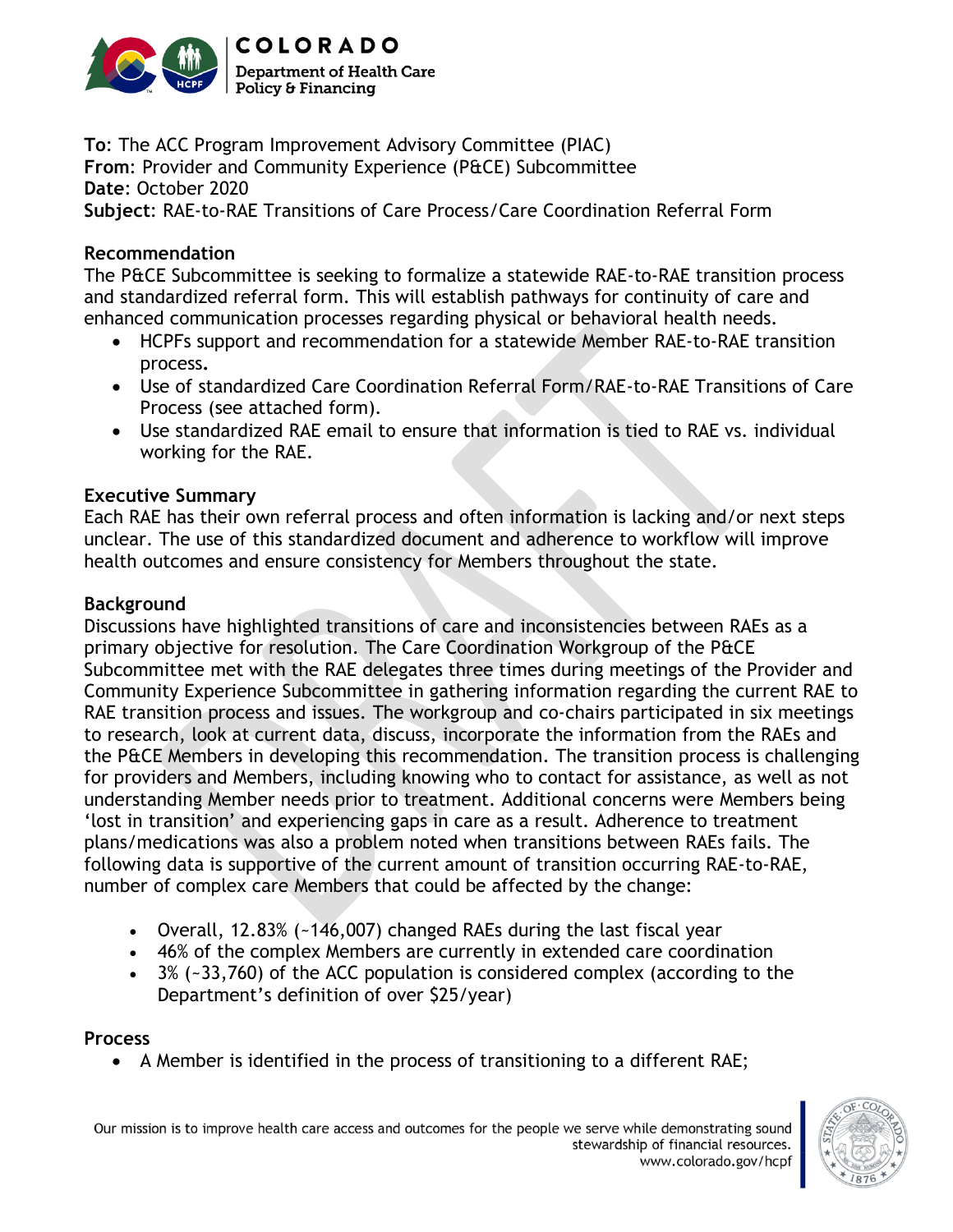- Current RAE care coordinator complete transition form and sends to identified new RAE;
- Upon receipt of referral form the new RAE care coordinator will contact current care coordinator to ensure access to ongoing treatment by completing warm hand-off between RAEs;
	- o Referring and Receiving RAE care coordinator(s) determine next steps regarding finding a new medical home, and connecting with transferring PCMP and behavioral health provider to communicate ongoing and immediate treatment needs;
	- o Referring and Receiving RAE care coordinator(s) determine next steps regarding helping the Member navigate reattribution; and
- Quarterly care management and provider survey to monitor referral program for the year 2021.

# *Strategy Screens*:

# **How Members might be impacted by the process?**

- The new process will ensure continuity of care for the Members.
- Preventing adverse outcomes by assisting with getting appointments and ability to get medication. Members will have more seamless transitions between RAEs and improved care coordination.
- Attending continuously to Member bio-psycho-social needs thereby, decreasing potential issues in physical or behavioral health, and the overall disruption in care if the social determinants are not addressed.

# **How specific Member populations will be impacted by the recommended process?**

- For Members with complex and special needs it is important that transition from one RAE to another goes smoothly as to not interrupt care, prescriptions, behavioral health etc. and to be sure Member is supported with SDOH needs. The new process will ensure continuity of care for the Members.
- Preventing the need of a higher level of care for physical or mental health. This may be preventable if services could be easily continued.

# **How are providers impacted by the recommended process?**

- Prevent issues with attribution and payment, inheriting Members in crisis.
- Less time is spent trying to obtain information; thereby, preventing disruption in care, providers not working at the top of their licenses.
- If the new case manager has access to the old case manager, they can help expedite medical records info for the new provider, making care transitions smoother.

# **How is equity advanced by the recommended process?**

- A smooth transition ensures that all Members receive the services they need.
- Through smooth transition, all Members can obtain the correct type of care it is individualized and meets their current expressed needs.

#### **How is integration of physical and behavioral health addressed by the recommended process?**

• Member information is coordinated in a way that all bio-psycho-social needs are examined and addressed.